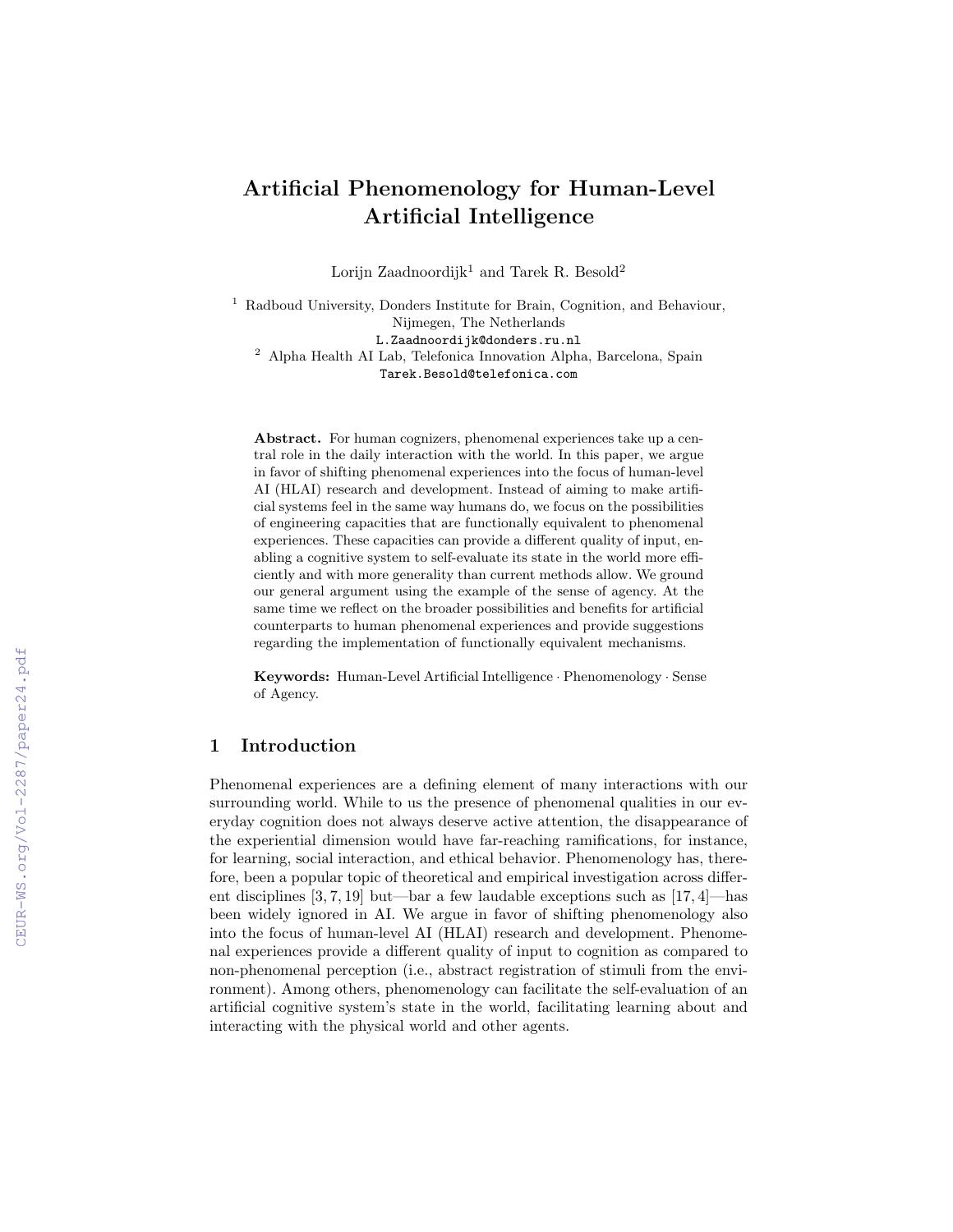#### 2 Phenomenology in Human-Level Artificial Intelligence

HLAI aims at developing machines that can meaningfully be considered to be on par with humans in that they are similarly able to reason, to pursue and achieve goals, to perceive and respond to different types of stimuli from their environment, to process information, or to engage in scientific and creative activities. Our view on HLAI is functionalist: Any technologically realizable means of (re)creating human-level intelligence in an artificial system are considered valid.

One of the core challenges any kind of cognitive system needs to solve is how to best interact with the world (i.e., the environment in which it is situated) and the associated (self-)evaluation of its state in the world. For humans, at least two possible ways of solving these interconnected problems come to mind: one route draws upon high-level reasoning capacities, and another one relies on phenomenal experiences. The former route likely draws on a process requiring all of perception, representation, reasoning, and evaluation. Phenomenal experiences on the other hand often take over the function of providing immediate—and in comparison much more unmediated—access and evaluation, allowing to go from perception to evaluation via a route not involving high-level reasoning:

- 1. Perceive sensory input(s)  $\{Y\}$ .
- 2. Represent the perceived inputs:  $R_2(Y)$ .
- 3. Map from  $R({Y})$ —and system-internal information S—to an evaluation of the experiential category, quality, and valence in terms of, e.g., pain or pleasure, weak or strong, attractive or aversive:  $E(R(Y), S) \mapsto \{\{\text{pain}, \text{pleaseure}, ...\} \times$  $\{\text{weak}, \text{strong}, \ldots\} \times \{\text{attractive}, \text{average}, \ldots\}, \emptyset\}.^3$

Comparing both approaches, three advantages of the second route involving phenomenal experiences can be explicated: (i) increased efficiency and tractability, (ii) reduced requirements regarding additional information, and (iii) increased generality. Mapping directly from perceptual representations to evaluations removes the reasoning process from representation to category label which otherwise is likely to involve the exploration of a significantly-sized state space or the execution of a lengthy chain of individual reasoning steps. Moreover, the successful performance of the high-level reasoning mechanism in many cases requires further knowledge, which might not be available to the cognizer at the relevant point in time. Phenomenal experiences, by contrast, are assumed to be mostly independent from a person's knowledge (although they might be influenced by prior experiences and familiarity with a percept). Finally, in 'standard' approaches the interface between system and environment is commonly conceived of in terms of evaluative functions taking two sets of input: A set of current system and world states, often together with representations of potential actions of the system, and a set of goals (i.e., desired system or world states). The function output is an evaluation of the system and world states relative to the systems goals. Generating these functions is far from trivial and hitherto lacks

<sup>&</sup>lt;sup>3</sup> The codomain of the mapping includes  $\emptyset$  to account for cases where perception does not yield a phenomenal experience as is the case, e.g., in subliminal priming.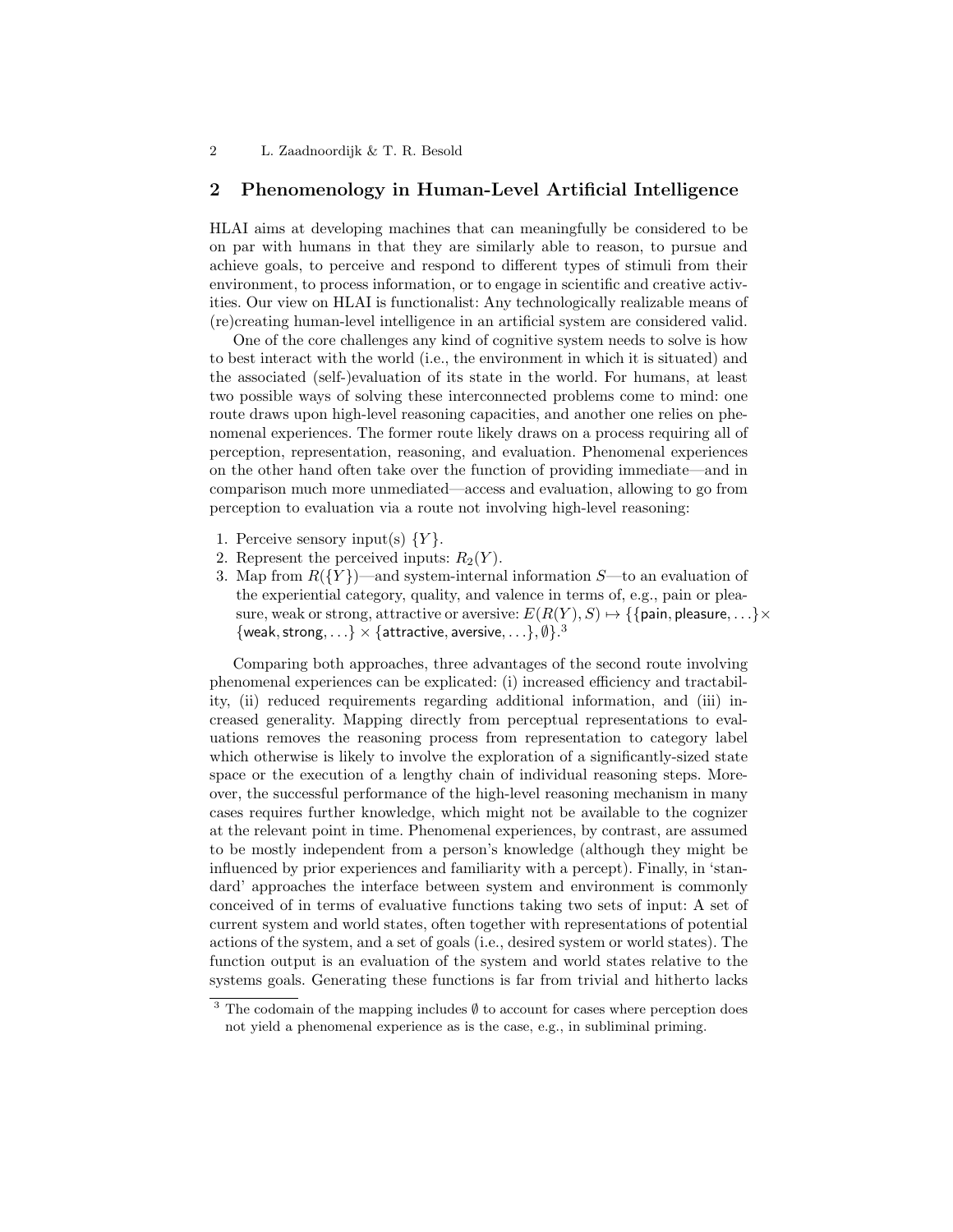a general answer or methodology. In most cases this hinders generalizability as evaluation functions have to be grounded in a certain domain or action space to be definable in a comprehensive way. Moreover, they rely on the presence (or absence) of certain defined domain elements or action possibilities which imposes further limitations regarding the generality of application domains.

### 3 Functional Equivalence in Artificial Phenomenology

We argue for engineering *artificial phenomenology* (i.e., a functional equivalent of phenomenal experiences) rather than human-like phenomenal experiences. Even if we knew how to reproduce human phenomenology in artificial systems, due to a lack of kinship between AI/robotic systems and humans assuming similarity of the phenomenal experience a priori is unwarranted: It might well be the case that the precise phenomenal qualities may be an epiphenomenon resulting from the particular forms of representation and/or processing in humans [6]. Still, we believe that identity of phenomenal experiences is not required, but that a functional equivalent on the side of the machine suffices for the purposes of creating HLAI. The challenge, thus, becomes one of engineering a capacity fulfilling the same functions as phenomenal experiences do within cognitive processes, but remains agnostic regarding the actual qualitative dimension.

In considering ways of implementing artificial phenomenology, we take a representationalist approach [5] as often applied both to cognitive capacities as well as phenomenal experiences. Representationalist accounts of phenomenology posit that experiential states are characterized by the representational content [3]. Representationalism offers a natural interface to approaches in HLAI, which build upon the computational cognition maxim (i.e., assuming that computation is in principle capable of giving rise to mental capacities) and, therefore, among others introduce representations as important part of computation [14, 16].

### 4 Implementing Phenomenology: the Sense of Agency

In typically-developed human adults the "sense of agency" (i.e., the feeling of causing one's actions and their consequences [10]), contributes to important aspects of cognition, such as learning through intervention [11], social and moral interaction [2], and self-other distinction [19]. At least two different phenomena are considered under the banner of the "sense of agency": the "judgment of agency" and the "feeling of agency" [18]. In the case of the judgment, a reasoning step gives rise to the assumed status as agent in the world—considering oneself as agent provides the best explanation for the observations from the environment, thus agency is assumed in a post-hoc fashion. This results in a belief state ascribing agency to the reasoner. In the case of the feeling of agency, agency is not directly perceived nor concluded as outcome of an active reasoning process but is experienced as a phenomenal quality based on a representation of what the world is like. In contrast to the judgment, the feeling of agency is, thus, more akin to a perceptual state than to a belief state.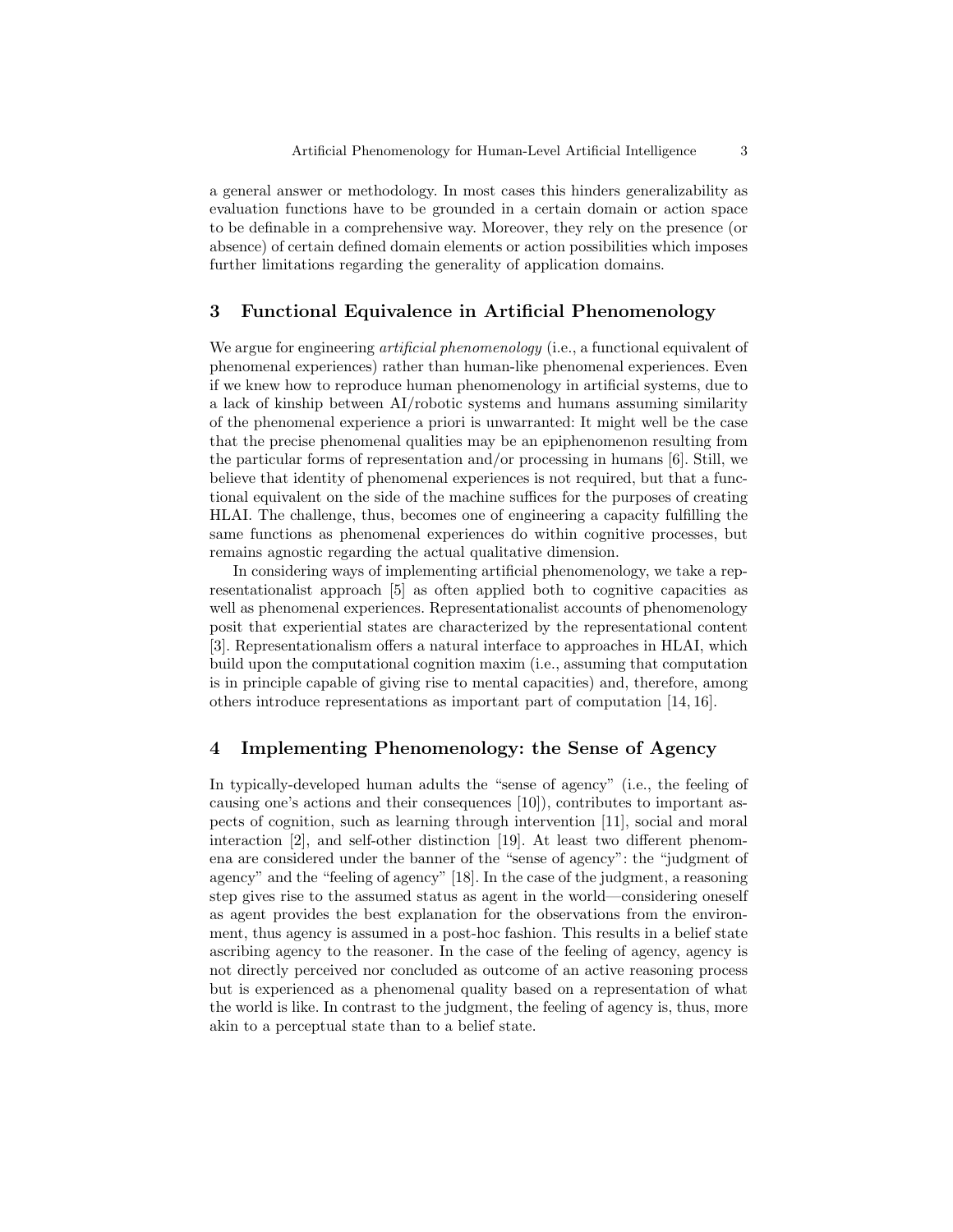#### 4 L. Zaadnoordijk & T. R. Besold

From an HLAI perspective, both concepts pose different challenges when considering an implementation. The judgment of agency requires a reasoning process determining oneself as the most likely cause for the observed changes in the state of the environment. Implementing this reasoning in a cognitive system returns to several facets of the Frame Problem [9]. If demanding the judgment of agency to be infallible, the system must be able to rule out all possible alternative causes (observed and unobserved) for the respective change in the world. Alas, already deciding which aspects of the perceptual input are relevant for performing the judgment of agency carries the danger of computational intractability, as does the subsequent reasoning process. Luckily, infallibility imposes an unreasonable standard not least because also humans can err when being asked to judge their agency in settings where an immediate observation is not possible [20]. In practical terms, implementing the judgment of agency becomes equivalent to a form of inference to the best explanation—and, thus, to abductive reasoning [13, 8]: The system must decide if a change in its environment is most likely due to its own actions, making it an agent within the corresponding situation (or not).

The feeling of agency as perceptual state is often thought to arise from a comparison between the predicted state of the world following one's action on the one hand, and the observed state of the world on the other hand [1]. Motivated by its contribution to other cognitive capacities, several groups of researchers have engaged with the question of how to equip artificial systems with a SoA or related capacities [15, 12]. A commonality of these and similar projects is their primary focus on contingency detection. However, while contingency detection plays a major role in human SoA, by itself it is not sufficient [21]. Instead, it likely is the case that the detection of a sensorimotor contingency serves as a cue for the causal inference that the action was caused by oneself, the output of which is a mental causal representation that in part characterizes the SoA. Returning to the context of artificial cognitive systems, obtaining the corresponding evaluations also necessitates one further step beyond the detection of the contingency between predicted and observed world state. Still, while inferential in nature, this step does not have to involve forms of complex high-level reasoning as would be the case for the judgment of agency. It could be carried out following the general pattern for phenomenal experiences laid out above: Provided with the perceived world state as sensory input, and the predicted world state within the system-internal information at the current point in time, the detection of an equality relation between both causes a mapping to 'sense of agency' as experiential category. This, of course, unavoidably triggers the question for the genesis of the required mapping function. Different approaches are imaginable, including a priori hardcoding by the system architect, learning from observed statistical regularities, or via an explicit 'teaching' effort through the designer or the user.

Generally, the challenge in engineering a functional equivalent of the human feeling of agency resides in leaving out the actual qualitative dimension of human phenomenal experiences (cf. the corresponding discussion in Section 3) without also stripping away the benefits of having phenomenal experiences. A possible solution is a direct mapping of certain sensory ranges combined with a snap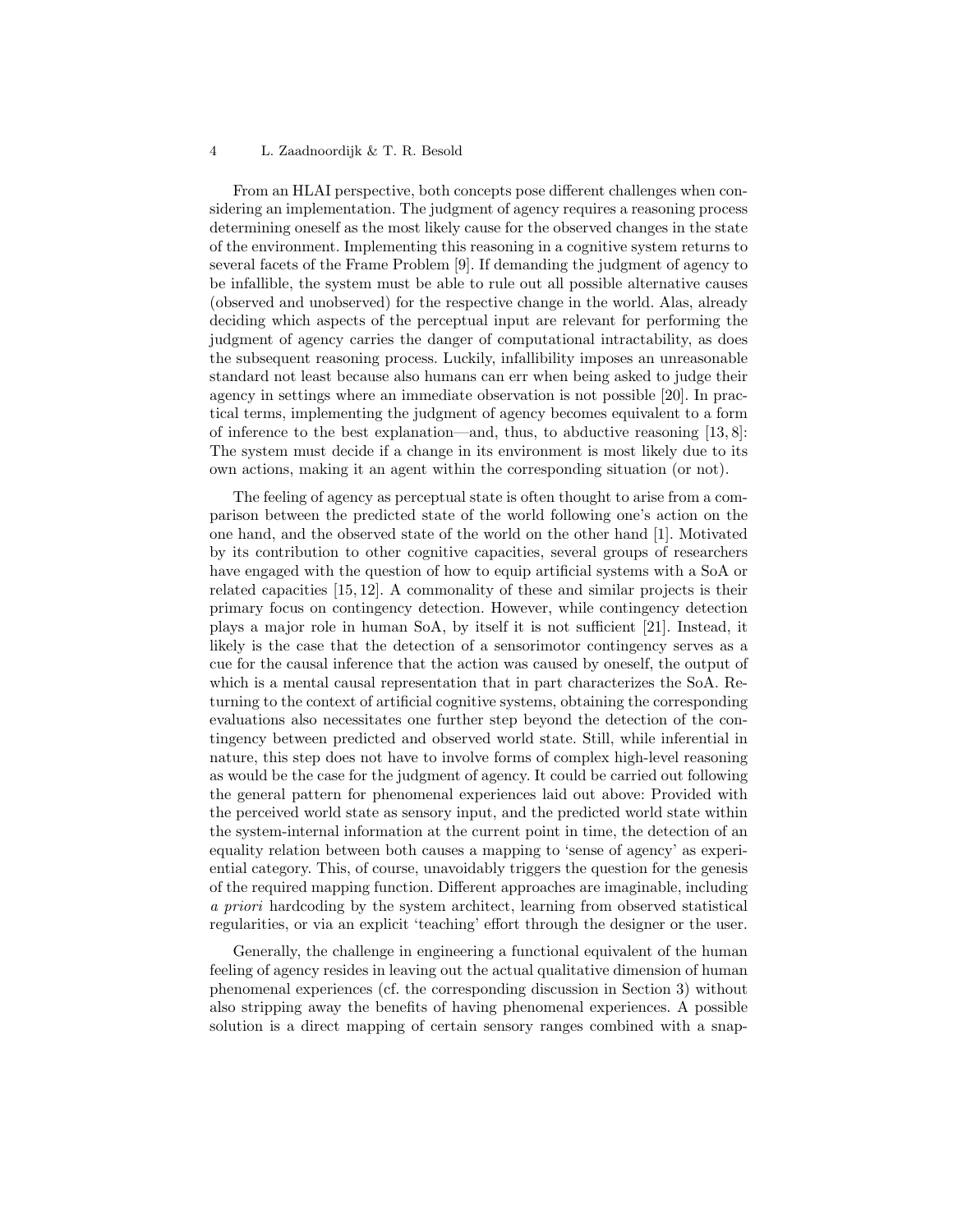shot of the internal system state onto immediate "phenomenal values". Given the system state at one particular point in time, certain sensory inputs ought to give rise to artificial phenomenology. Artificial counterparts of phenomenal experiences and their rich qualitative properties can be defined as immediate mappings from the output ranges of the available sensors of the system, combined with specific information regarding the internal state of the system. At this point, the important property is the finite and known range of both, the sensors and the internal representational mechanisms of the system. By cutting out the reasoning step, the phenomenally-inspired approach neither requires an exhaustive enumeration and interpretation (and, thus, in practice a restriction) of the space of possible percepts and their representations, nor does it involve an often times computationally costly evaluation of the current system and world state relative to any goal state(s). Reducing the relevant information to the percept representations together with system-internal properties, and applying a direct mapping to qualitative categories with associated evaluation values therefore increases the tractability of the computational process and the generality of the approach. The output values can then serve as direct functional counterparts of human phenomenal experiences, for example triggering evasive reactions if "pain" is encountered or providing positive reward and consequently motivation to continue an action if "pleasure" arises.

### 5 Conclusions

We have argued that imbuing HLAI systems with capacities paralleling the role of phenomenal experiences in humans facilitates learning and acting in the world in a more general and tractable way than currently possible. Returning to our comparison in Section 2 between a process involving perception, representation, reasoning and evaluation versus the shorter perception-representation-evaluation cycle of artificial phenomenology, the latter promises to enable the system to self-evaluate its state in the world without the use of knowledge-rich, domainspecific evaluation functions or intractable reasoning processes. This could in turn facilitate learning and acting in the world in terms of assigning actions based on their predicted outcomes and assessing actual action outcomes.

In terms of applications, beyond the already mentioned obvious advantages regarding the progress towards creating HLAI as a research endeavor, artificial phenomenology promises to unlock a new qualitative dimension in humancomputer interaction (HCI) settings. Artificial phenomenology would greatly contribute to system behaviour closer resembling human agents, as well as to complex user-modelling capacities providing more immediate—and likely generally better-informed—accounts of a user's cognitive state(s) as basis of interaction and collaboration. As such, several aspects motivate the need for artificial phenomenology and, therefore, the need for research into the possibilities. In this paper, we have outlined a starting position for this enterprise.